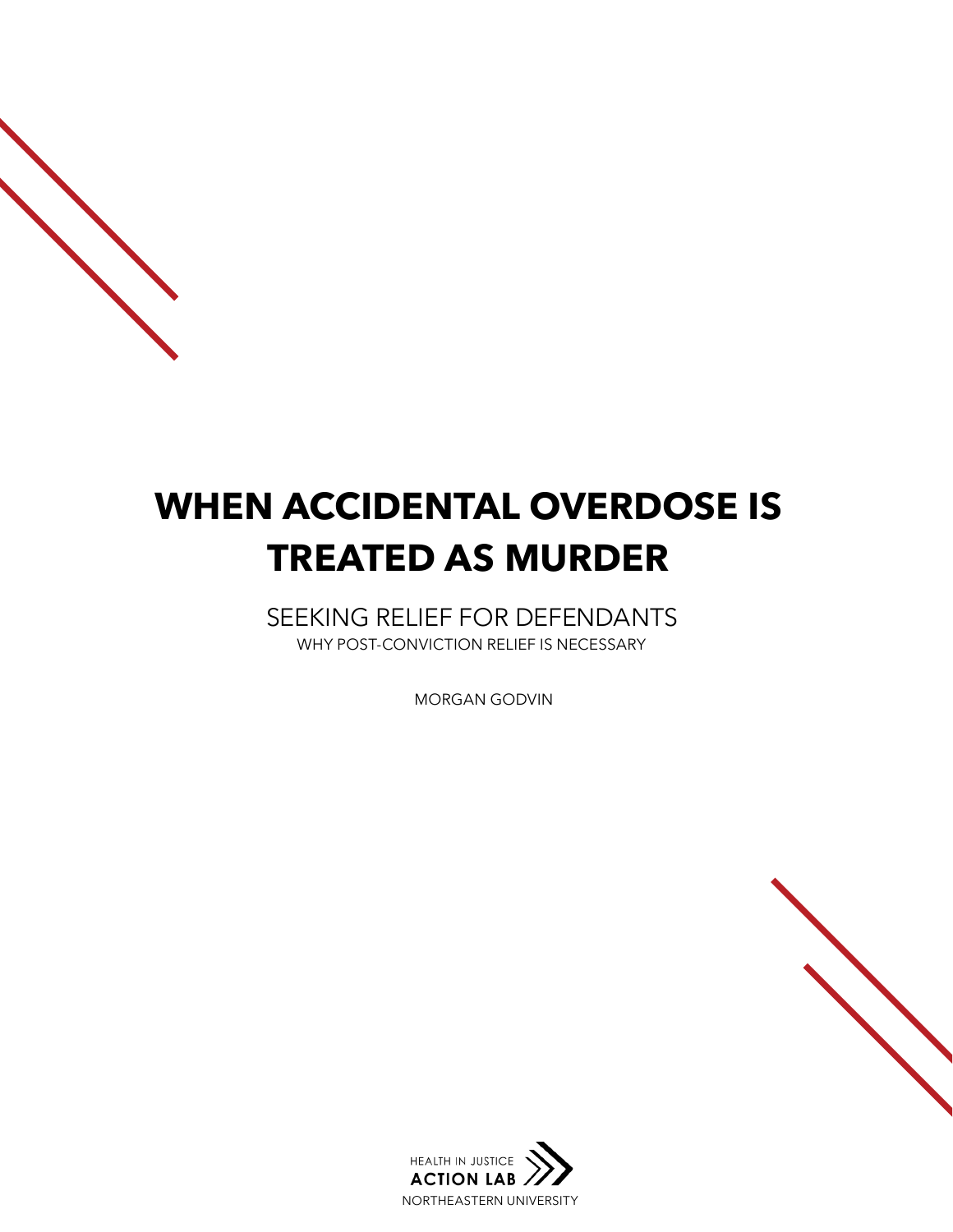#### *Morgan Godvin*

Morgan Godvin is a drug and justice policy advocate and freelance writer. She is formerly incarcerated for drug-induced homicide and now strives to see a public health approach to substance use implemented nationally. While still an undergraduate student at the OHSU-PSU School of Public Health, she was appointed to the Oregon Alcohol and Drug Policy Commission. Her focus at the Lab is drug-induced homicide, the US-Mexico border, and using justice policy reform as a way to increase civic engagement within marginalized communities.

#### *Health in Justice*

is an action laboratory guided by a vision of a healthier, more just society. We advance criminal justice reform through a public health lens.

Engaging with academic, community, public and private partners, we inform responses to today's most critical community challenges. This includes reducing drug overdose; improving access to effective, safe, and cost-effective health care; and aligning law enforcement practices with public health goals. True to Northeastern's mission, we use our portfolio as an opportunity for experiential learning to prepare the next generation of leaders in legal, health, and social policy professions.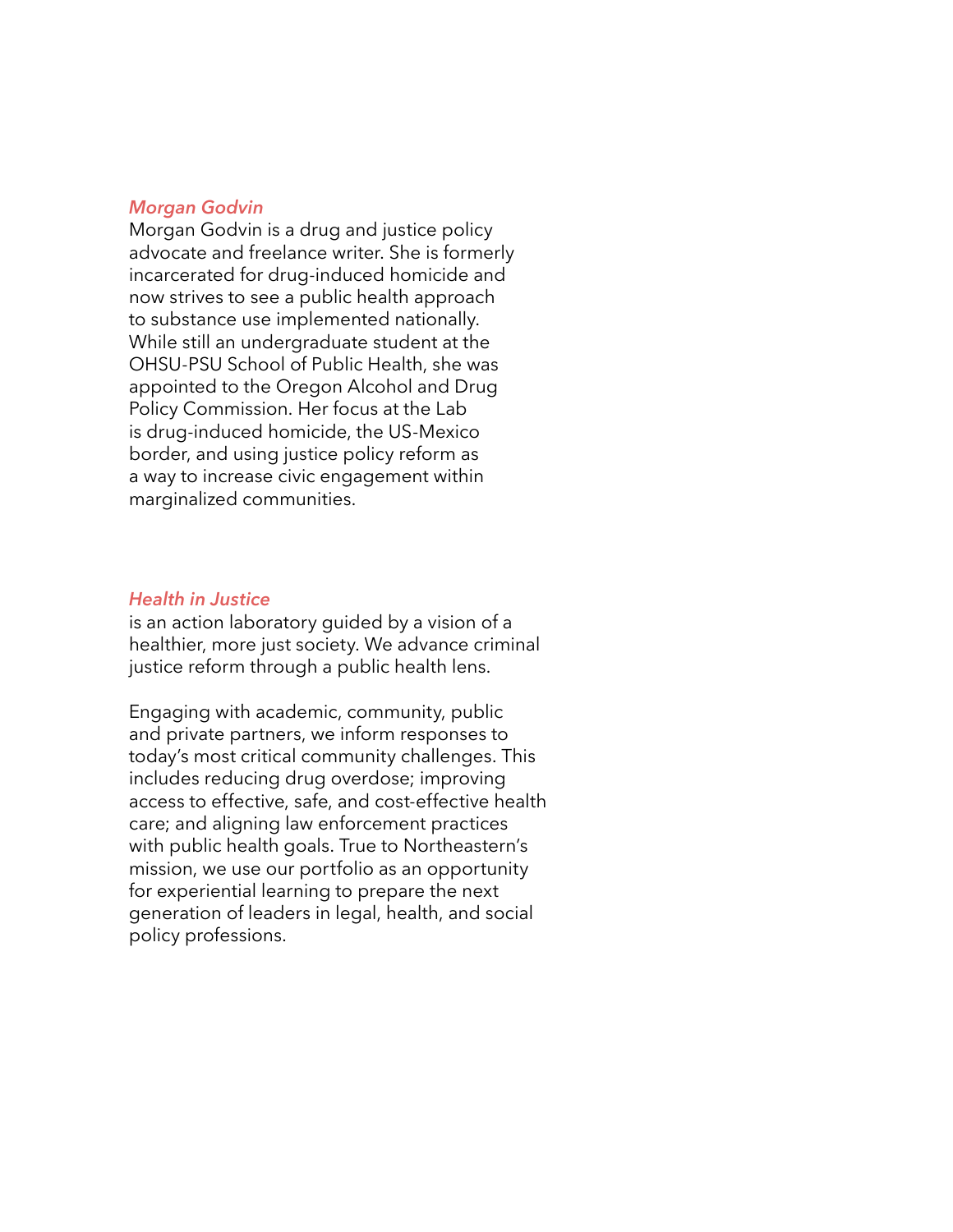| <b>Executive Summary</b>                             | 4        |
|------------------------------------------------------|----------|
| <b>Introduction</b>                                  | 5        |
| <b>How We Responded</b>                              | 7        |
| <b>Successful Amicus Briefs</b>                      | 7        |
| <b>The True Faces of DIH Prosecutions</b>            | 8        |
| Profile: Aaron Wodzinski                             | 8        |
| Profile: Justin Morgan                               | $8 - 9$  |
| Profile: Benjamin Rogers                             | $9 - 10$ |
| Profile: Brandon Lopez                               | 10       |
| DIH in the Legal System: Myths and Misunderstandings | 11       |
| <b>What Does DIH Achieve? (The Harms)</b>            | 11       |
| <b>Stopping the Harms and Seeking Relief</b>         | 12       |
| The Media and Public Opinion                         | 12       |
| <b>Post-Conviction Relief</b>                        | 13       |
| <b>Our Goals</b>                                     | 13       |
|                                                      |          |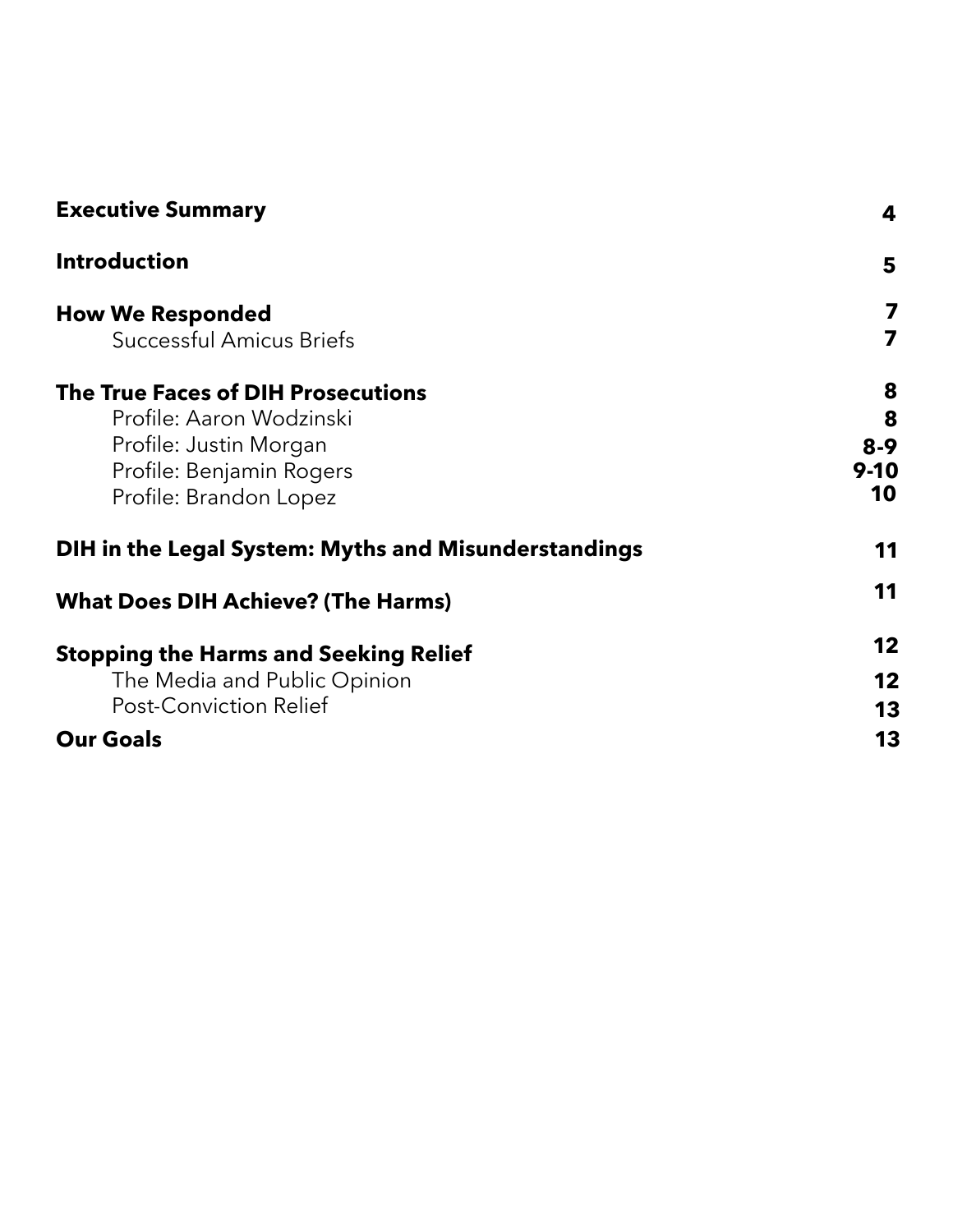## <span id="page-3-0"></span>**EXECUTIVE SUMMARY**

As the overdose crisis continues to surge, prosecutors are increasingly reframing accidental overdoses as murders. Under the banner of overdose prevention, thousands have now been sentenced to lengthy stints behind bars on "drug-induced homicide" and similar charges. These prosecutions are predicated on false narratives about drugs and the people who use them, including the false dichotomy between user and dealer. By deploying the notion of "pushers" and other Drug War tropes, these charges often ensnare friends, family members, and romantic partners. Giving voice to the data, this report focuses on four stories that illustrate the absurdity of drug-induced homicide prosecutions.

One man was spurred to initiate drug treatment after losing his childhood friend to overdose. Months into recovery and just after the birth of his first child, he was sentenced to 20 years. Two friends relapsed under the weight of the pandemic; one now faces decades in prison for the other's accidental overdose. A young man obliged his coworker's request to act as a middle man. The coworker overdosed and he has served nearly a decade in prison. A husband and wife used heroin together. One overdosed and the other was sentenced to up to 25 years in prison, leaving the children parentless.

By scapegoating individuals for structural failures and conflating performative vengeance with justice, the government has opened a new frontier in the Drug War. But like other interventions in that decades-long war, hyper-punitive measures increase drug harms. Data demonstrate that drug-induced homicide prosecutions only fuel the very problem they are purporting to solve.

Numerous effective interventions to prevent overdose remain under-utilized, even as we enter the third decade of the overdose crisis. Drug-induced homicide prosecutions crowd out vital investments in health-based solutions. Counterproductive to their declared aim, they achieve harm without achieving benefit.

We are working on shifting policy and legal practice to prevent more people from being ensnared by these misguided measures. But justice and public health considerations demand urgent action to remedy abuses of state power borne by many of those already languishing behind bars on drug-induced homicide charges. By highlighting just some of their stories, this report is designed to advance clemency pathways and other forms of post-conviction relief for the thousands already affected.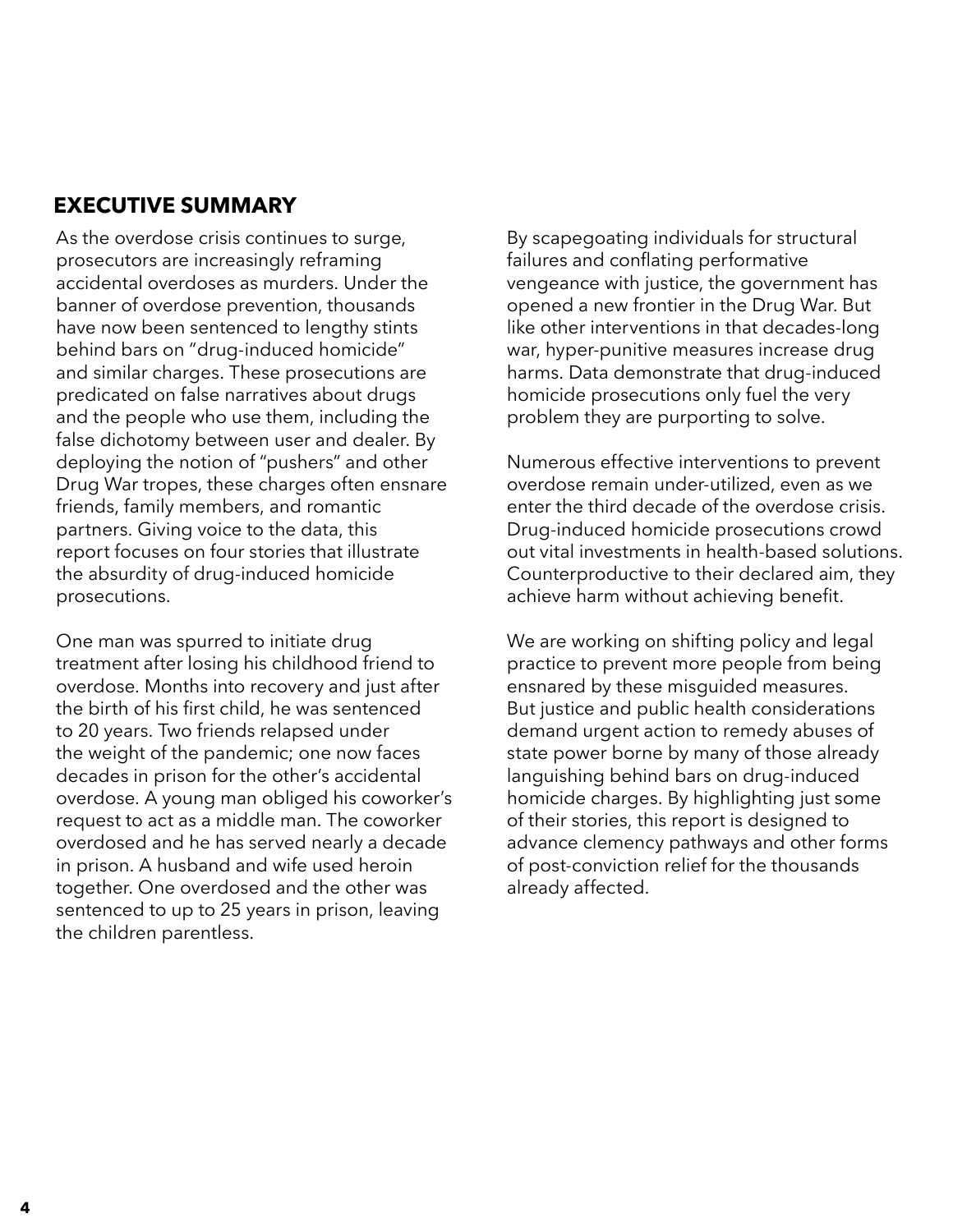## **INTRODUCTION**

<span id="page-4-0"></span>The stressors and isolation of COVID-19 made 2020 the worst year in history for overdose deaths. While official statistics are still pending, research published in JAMA<sup>1</sup> indicates more than 100,000 people fatally overdosed in the span of just one year. And yet, fatal overdoses are preventable and there are effective solutions that can flatten the mortality curve. For decades, American policymakers responded to so-called drug epidemics with excessively punitive measures. History is repeating itself, as drug-induced homicide prosecutions have become a goto response during the current era of record breaking overdose deaths (see figure 1).



#### Manufactured Murder

Prosecutions that treat accidental overdoses as murder have proliferated since 2011 (see Figure 2) after the media began heavily reporting on the "opioid epidemic," which has skyrocketed with advent of illicit fentanyl. Referred to here as drug-induced homicide (DIH), alternatively called drug delivery resulting in death, this family of laws was rarely used until the last decade despite existing since the 1980s when lawmakers crafted harsh provisions to target "kingpins" in the crackcocaine trade.

#### DIH Charges (1978 - 2018)



Just as a surge in cocaine use devastated communities in the 1980s and '90s, the public is now clamoring for politicians and law enforcement to "do something" in response to burgeoning overdose deaths. They responded with a spate of new laws promising swift punishment and hundreds of prosecutions, often carrying mandatory minimum sentences of two decades or more.

**The data disagree** with current practice. There is no evidence that drug-induced homicide laws reduce overdose rates; to the contrary, these laws have been shown to magnify the risks and harms of drug use. Perhaps because people who use drugs become even more afraid to call 911 during an overdose, terrified of facing a murder charge. Overdose rates have skyrocketed alongside these prosecutions.

**Going beyond the anecdotes,** our team's analysis2 found a 7.7% increase in overdose following an increase in media coverage of DIH cases. In fact, states like Ohio that have deployed these prosecutions most aggressively saw a subsequent surge in overdose, suggesting that prosecutions only aggravate the problem they are purported to solve.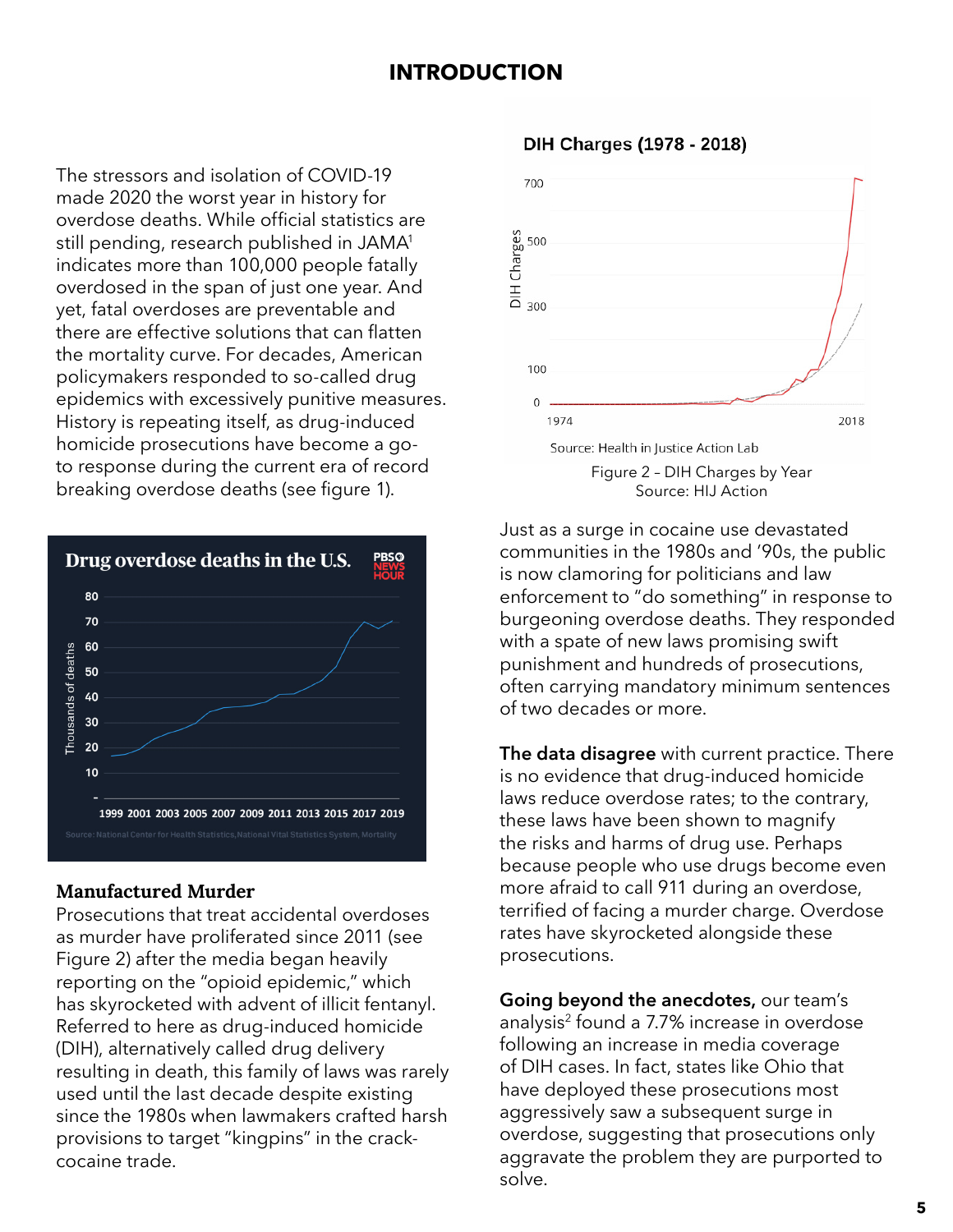The areas hardest hit by overdose have been most apt to lean on DIH prosecutions, where the tragedy of overdose death is compounded by hundreds of decades-long prison sentences that prove futile as deaths continue to ravage communities.

#### The Myth of the "Deterrent Effect"

A frequent refrain from prosecutors who indict defendants on DIH, knowing it condemns them to incredibly long prison sentences, is that the threat of such a long sentence will "send a message" to their communities to deter would-be drug dealers.

**This postulated "deterrent effect" of sentence length is a myth that has been busted by the federal National Institute of Justice itself, which stated in a report3 that the most effective deterrent is the certainty with which someone will be arrested for their crime and that potential sentence length has very little effect.** 

Not only do sentence lengths *not* deter crime, incarceration itself shows to have no impact on drug use or overdose rates, according to a 2018 PEW report<sup>4</sup>. When your only tool is a hammer, everything looks like a nail. Law enforcement and prosecutors reflexively reach for incarceration, despite all data showing it to be ineffective.

The Drug Policy Alliance's brief titled, "An Overdose Is Not Murder<sup>5</sup>," provides additional information on the mythical deterrent effect and other absurdities of the law and its application.

## On "Targeting Drug Dealers"

Prosecutors consistently release statements about how DIH laws hold drug dealers responsible for the deaths they cause. In nearly every case where prosecutors speak out, something is said about how these laws exclusively target "drug dealers," making a clear if unrealistic distinction between user and dealer.

With drugs only being available via underground networks, which require personto-person access, the reality is actually a much more complex world of grey areas, where users and dealers switch roles depending on the day. Health in Justice Action Lab data show that 50% of DIH defendants did not meet the traditional definition of "dealer" and were instead friends, family, or romantic partners of the deceased. The vast majority of those people also had a substance use disorder, and merely sold small amounts of drugs to fund their addiction.

Relationship between overdose decedents and individuals accused of drug-induced homicide, by category (N=213, Online News Reports 2000-2017)



Figure 3 - Relationship Breakdown of Decedent and Accused Source: HIJ Action Lab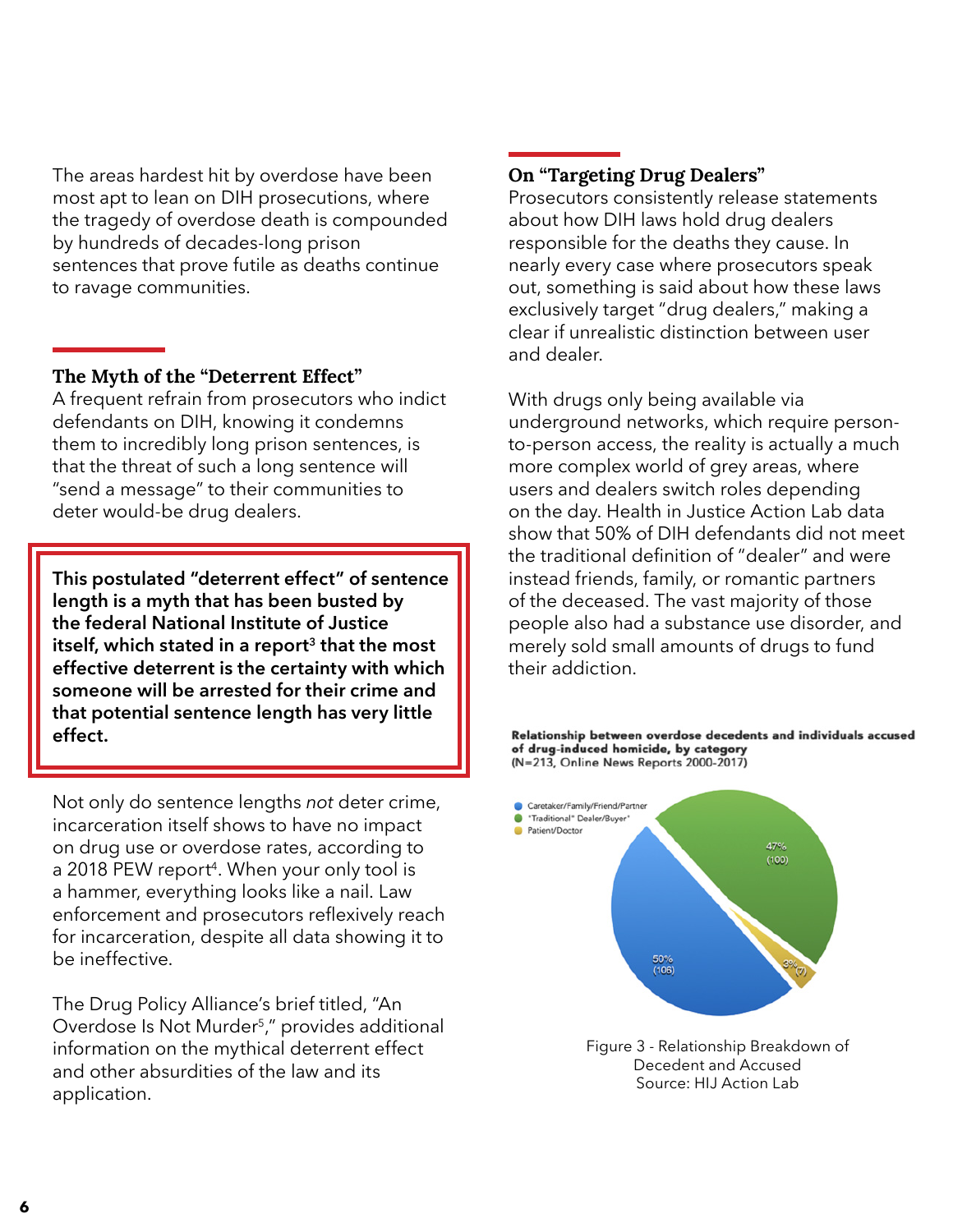## **HOW WE RESPONDED**

<span id="page-6-0"></span>Alarmed by watching a repeat of failed War on Drugs policies that destroy lives and increase drug-related risks and harms, the Health in Justice Action Lab has been conducting research on and advocating against DIH laws since 2017. When new DIH bills are filed in state legislatures, our policy team provides testimony on the data to legislators in an effort to prevent yet more of these bills becoming law. We help attorneys defend against these cases and their severe sentences via our DIH Defense Toolkit (third edition forthcoming this summer) and by filing documents such as amicus briefs in ongoing cases.

#### Successful Amicus Briefs

In *Commonwealth v. Carrillo*, the Massachusetts Supreme Judicial Court vacated Jesse Carrillo's involuntary manslaughter conviction, ordering the case to be sent back to the trial court to record a finding of not guilty. The court cited our brief during oral argument and held, in a unanimous decision:

We conclude that the mere possibility that the transfer of heroin will result in an overdose does not suffice to meet the standard of wanton or reckless conduct under our law. The Commonwealth must introduce evidence showing that, considering the totality of the particular circumstances, the defendant knew or should have known that his or her conduct created a high degree of likelihood of substantial harm, such as an overdose or death.6

In the *U.S. v. Semler*, in a 2-1 decision the U.S. Court of Appeals for the Third Circuit vacated Emma Semler's conviction for drug delivery resulting in death, with the majority holding that "the definition of 'distribute' under the Controlled Substances Act does not cover individuals who jointly and simultaneously

acquire possession of a small amount of a controlled substance solely for their personal use."7 This may be the first time a court has recognized how DDRD prosecutions of fellow users do not address traffickers and instead increase overdose risk, both of which were points raised by our brief.

The government would have us believe that if two drug addicts jointly and simultaneously purchase methamphetamine and return home to smoke it together, a "distribution" has occurred each time the addicts pass the pipe back and forth to each other. Such an interpretation diverts punishment from traffickers to addicts, who contribute to the drug trade only as end users and who already suffer disproportionally from its dangerous effects. Indeed, the threat of harsh penalties in any joint-use situation could jeopardize addicts' safety even more by deterring them from using together specifically so that one can intervene if another overdoses. Moreover, given the prevalence of shared drug use, a too-broad construction of "transfer" risks arbitrary enforcement.8

#### **Our efforts have yet to address the hundreds**

of people already sentenced and serving time in prison. While post-conviction relief can be complex, we hope to identify individual cases that are strong candidates for any form of post-conviction relief while drawing attention to the burgeoning problem of people with a substance use disorder serving incredibly long and expensive prison sentences that are counterproductive while overdose prevention efforts go underfunded nationally.

> *THE FOLLOWING PROFILES ILLUSTRATE THE TRAGIC REALITY OF DIH PROSECUTIONS, A FAR CRY FROM PROSECUTOR STATEMENTS FOUND IN PRESS RELEASES.*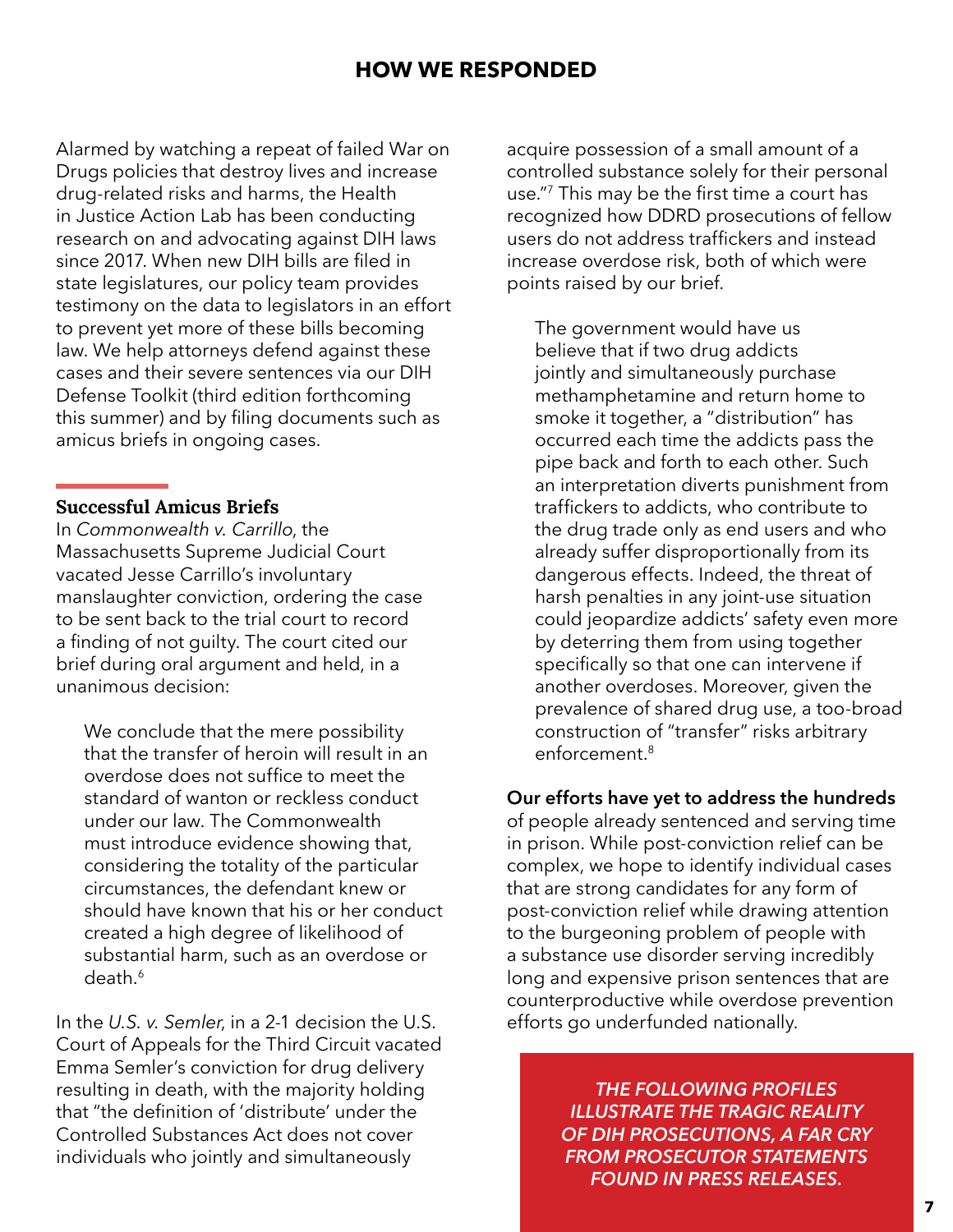## **THE TRUE FACES OF DIH PROSECUTIONS**

<span id="page-7-0"></span>

Source: Taylor Wodzinski

| <b>Quick Facts</b>                         |                                                           |  |
|--------------------------------------------|-----------------------------------------------------------|--|
| Relationship to deceased:                  | Friend since middle school                                |  |
| Sentence:                                  | 20 years                                                  |  |
| Currently Incarcerated:                    | USP Leavenworth                                           |  |
| History of substance use<br>disorder:      | Diagnosed with opioid use disorder                        |  |
| Met traditional definition of<br>"dealer": | No                                                        |  |
| Other Info:                                | Is exposed to prison violence daily,<br>has an infant son |  |

## *Full Profile:*

Aaron Wodzinski struggled with heroin addiction for four years before finally finding recovery after an overdose

almost ended his life, prompting him to seek treatment. He and his wife were ecstatic about finally beginning their life together, sober. Months into recovery, he was indicted on drug-induced homicide for an overdose that occurred before he had entered treatment. Shortly after, he learned his wife was pregnant. He spent a mere two months with his newborn son before self-surrendering to the federal prison.



"He has overdosed twice and both times narcan saved his life. It could have easily been the other way around, it could have been him that died," his wife tries but fails to grasp the logic that has left her to raise their son alone. "He wanted to get better." Despite federal prosecutors charging Aaron as if he were a malicious dealer and sentencing him to 20 years in prison, the deceased's mother showed more complexity when she spoke with KELOLAND News<sup>9</sup>. "I will always have to live without [my son]. But I feel for his family. I feel for his newborn baby. And I am working on forgiveness and letting go of the anger that I have been struggling with for so long."

**Profile: Aaron Wodzinski**

## **Profile: Justin Morgan**



```
Source: Paula Morgan
```

| <b>Quick Facts</b>                         |                                                    |  |
|--------------------------------------------|----------------------------------------------------|--|
| Relationship to deceased:                  | Close friend of many years                         |  |
| Sentence:                                  | Unsentenced, facing 40 years                       |  |
| Currently Incarcerated:                    | Lackawanna County Jail                             |  |
| History of substance use<br>disorder:      | Diagnosed with opioid use disorder                 |  |
| Met traditional definition of<br>"dealer": | Nο                                                 |  |
| Other Info:                                | Was actively co-parenting<br>his son before arrest |  |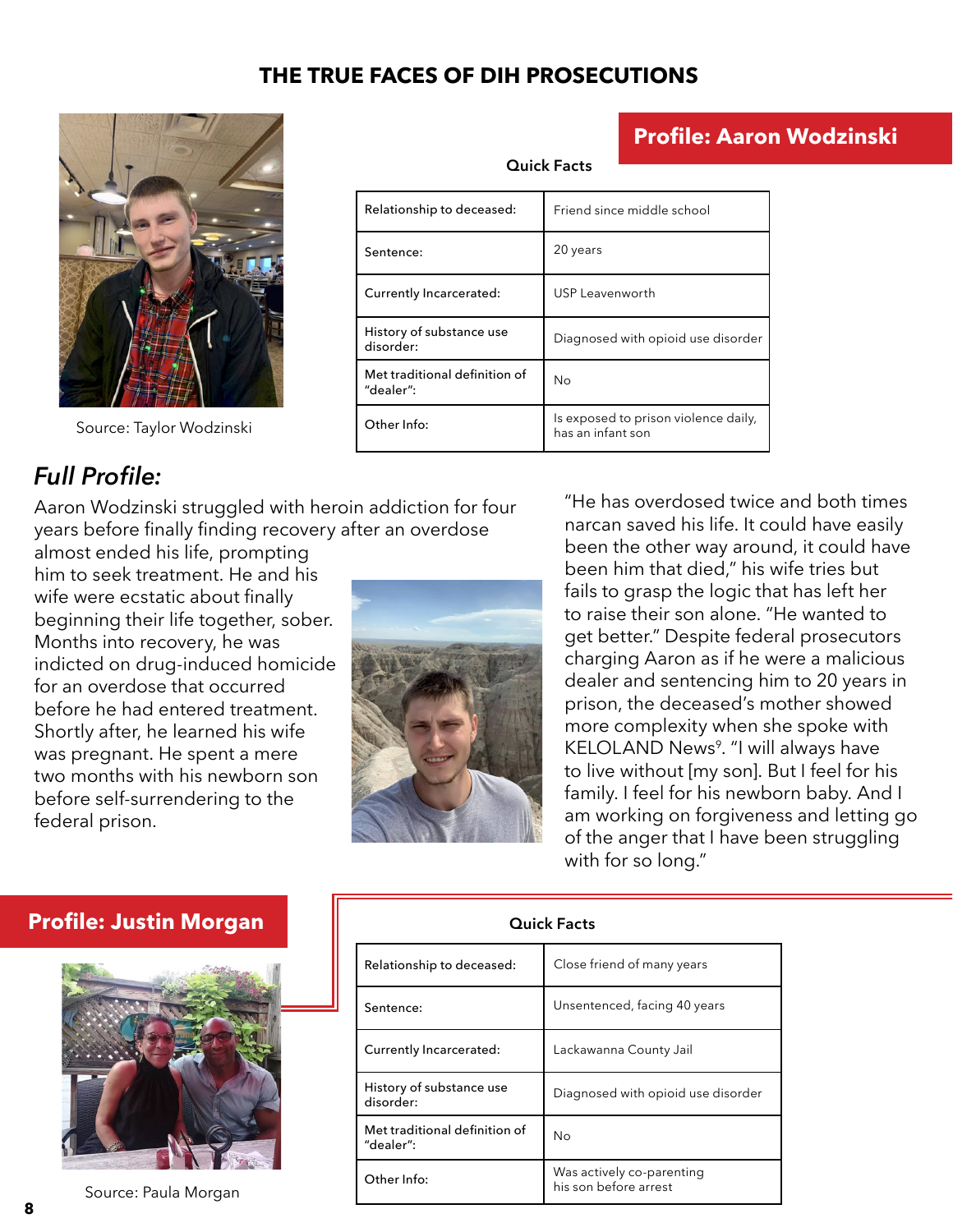## <span id="page-8-0"></span>*Full Profile:*

Justin vacillated between addiction and recovery for the better part of 20 years, many times side-by-side with his friend Tom. According to Justin's mom, both men had recently completed treatment but relapsed under the weight of the COVID pandemic. Justin was working at a lucrative job and in no way a "drug dealer" in the traditional sense of the word. But



he did facilitate a transaction for Tom one night – and Tom overdosed and died.

"From what I know his friend would never blame Justin for his death and would not want this to have happened to Justin," said Justin's mother. "He and his friend were both good people with a bad disease."

Facing decades in prison, Justin is living a nightmare that is beyond his control. Himself having been raised without a father, he is agonizing over the fact his own son, three at the time of his arrest

and whom he was actively co-parenting, will now suffer the same fate.

#### **Quick Facts**

| Relationship to deceased:                  | Friend and coworker                                                |
|--------------------------------------------|--------------------------------------------------------------------|
| Sentence:                                  | 11.5 years                                                         |
| Currently Incarcerated:                    | Federal Prison Camp Canaan                                         |
| History of substance use<br>disorder:      | Diagnosed with opioid use disorder                                 |
| Met traditional definition of<br>"dealer": | No                                                                 |
| Other Info:                                | Denied transfer to home confinement<br>despite CARES Act expansion |

## *Full Profile:*

Benjamin sold what he believed to be heroin, the very drug to which he was addicted, to his friend and coworker. He went to fetch the drugs at Cassie's behest while she waited behind at the restaurant where they both worked. Sometime after they parted ways, she overdosed and died in her apartment. Though recognizing he was gainfully employed and only acted as a middle man, federal prosecutors sentenced

## **Profile: Benjamin Rogers**



Source: Winnifred Rogers

Benjamin, struggling with an opioid use disorder and incarcerated on his first-ever offense, to 11.5 years in federal prison.

"He was not a dealer. She asked him to buy for her and he did... He would never intentionally or knowingly hurt anyone. He used the same dope," his mother explained to us, startled by the government's insistence that he was either a drug dealer, malicious, or both.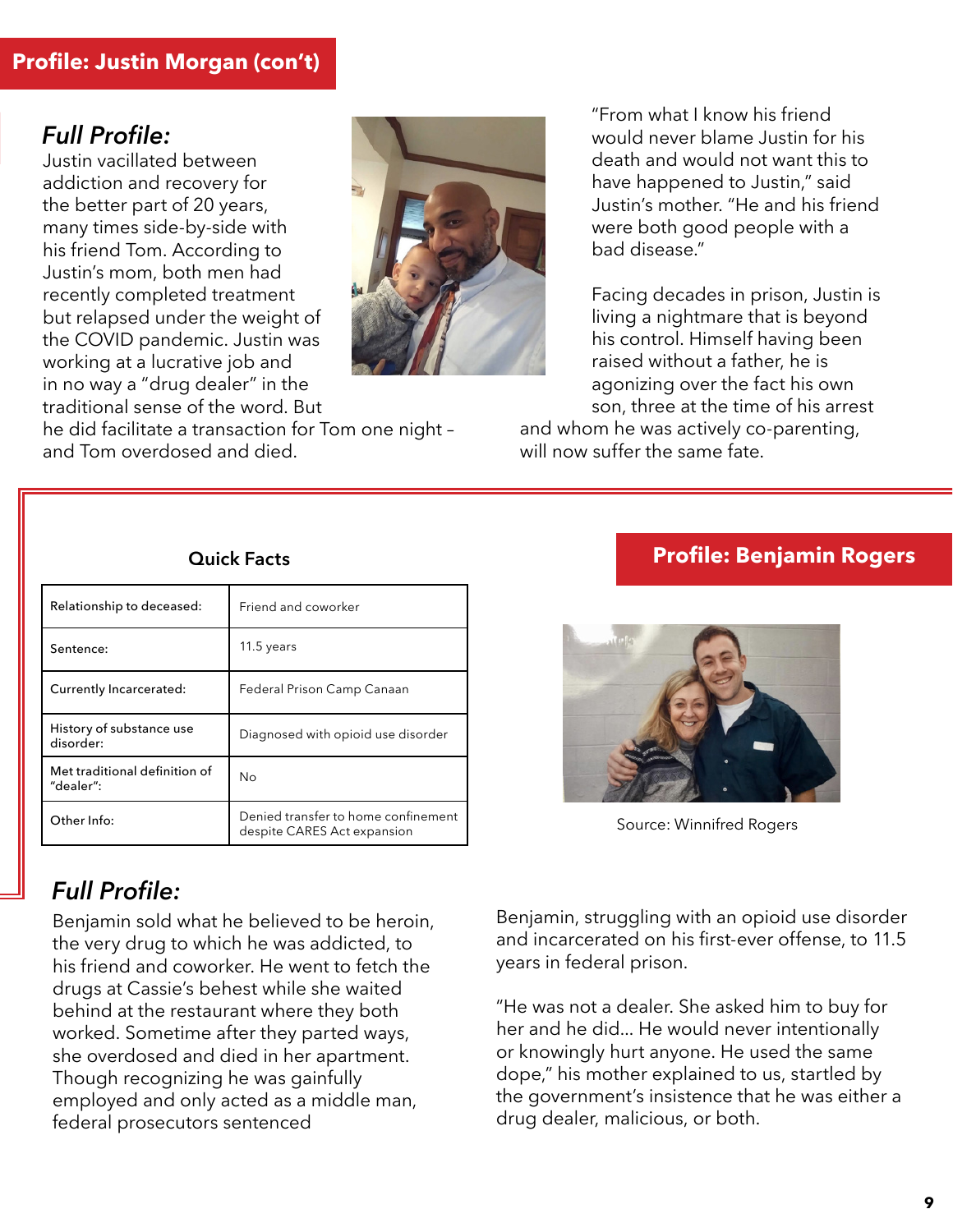## **Profile: Benjamin Rogers (con't)**

<span id="page-9-0"></span>

Acting US Attorney Farley continued to insist that Benjamin was a nefarious dealer. "This should send a message to the community that those who distribute opioids will face substantial consequences. While those suffering from addiction need access to treatment, those who sell or distribute these deadly substances will be prosecuted for their actions."

Not everyone who spoke on behalf of the deceased agreed. "The prison of addiction is far greater than any bars in any prison or jail," wrote a friend of Cassie's who had watched her struggle with addiction for years. "Justice for Cassie would be treating another addict with compassion and seeing him in a longterm treatment center, with the possibility of achieving sobriety."

## **Profile: Brandon Lopez**

| Relationship to deceased:                  | Spouse                                                                                 |
|--------------------------------------------|----------------------------------------------------------------------------------------|
| Sentence:                                  | Up to 25 years                                                                         |
| Currently Incarcerated:                    | Macomb Correctional Facility                                                           |
| History of substance<br>use disorder:      | Diagnosed with opioid use disorder                                                     |
| Met traditional definition of<br>"dealer": | Nο                                                                                     |
| Other Info:                                | With his wife dead from overdose and he<br>incarcerated, he worries for their children |

**Quick Facts**

Brandon Lopez was sentenced to prison for his wife's accidental overdose. According to a press briefing, he pulled out a handwritten note at sentencing and read it aloud, "I am truly scared for my life and my children's lives." With one parent dead and the other headed to prison for up to 25 years, the fate of their children is unknown, though the magnitude of the tragedy is undeniable.

"I lost my best friend. I lost my family," lamented Brandon during his sentencing according to news reports<sup>10</sup>, "I've heard people say that I should have been the one who died. I'm with them. I should have been." He told the court numerous times that he was sorry for everything that happened but insisted that he and his wife made a conscious choice to use drugs.

Huron County Circuit Court judge Gerald M. Pril laid the responsibility squarely at Brandon's feet. "You are equally responsible as far as this court is concerned." He went as far as to say he was glad Brandon will have to live with the knowledge that he caused his own beloved wife's death.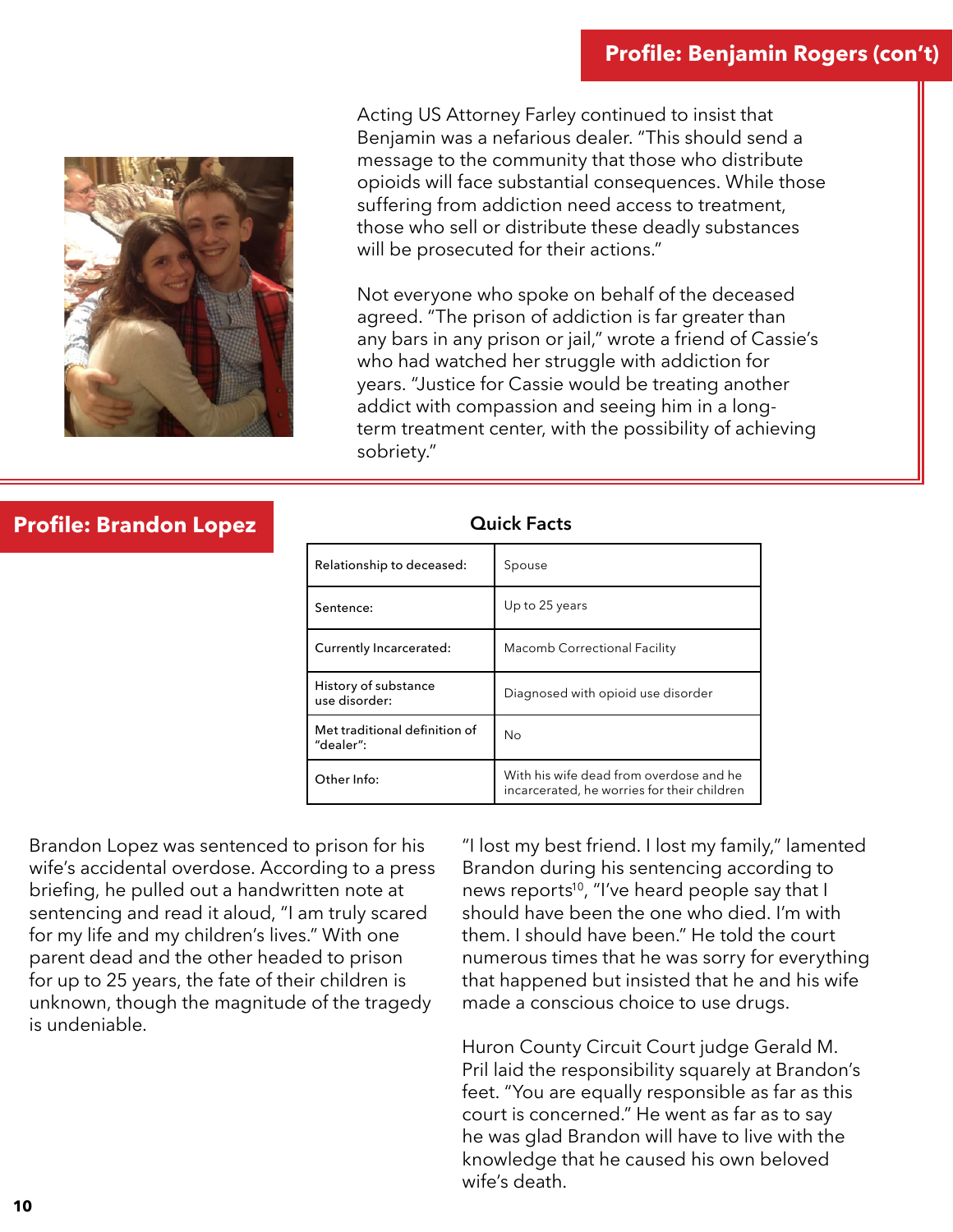## <span id="page-10-0"></span>What is a "Drug Dealer?"

After decades of War on Drugs rhetoric, the term "drug dealer" has taken on a nefarious connotation and conjures images of predators offering drugs to innocent victims. This image of a drug dealer is detached from reality and imbued with racism.

People who use drugs often buy and sell via expanded social networks. People with an opioid use disorder experience painful withdrawal, motivating them to "seek help" from their friends--in the form of opioids to alleviate withdrawal.

The most frequently prosecuted person is the lowest link in the chain, for they are the easiest for law enforcement to locate and secure enough evidence against to indict. Rarely do DIH cases reach the highest levels of drug supply chains; law enforcement prefer to secure convictions with low-hanging fruit.

"Middle men," those who take the buyer's money, go meet with the dealer, and return with the drugs, are often charged under DIH statutes as they fit the legal definition of having "distributed" the drugs. The same definition of "distribution" applies when two people pool their money together to buy a certain quantity of drugs and they then split it up amongst themselves.

## **DIH laws are predicated on a false dichotomy**

between users and dealers. Overdose deaths are incredible tragedies that cause immense pain and grief to families. Grieving parents sometimes seek long prison sentences for the person who provided the drugs off which their loved ones overdosed. In many cases, the person indicted for DIH is themselves an overdose survivor and came one dose of naloxone away from themselves being labeled "the deceased." Often in DIH cases, there is also a false dichotomy between victim and perpetrator.

**They also require an incongruent application of the legal framework** underpinning the criminalization of substance use. Oftentimes, the person who overdosed and died also had a long history of substance use disorder. They may even have lengthy arrest records. While they lived, the justice system heavily criminalized them for their drug use, holding them fully accountable for their addiction and incarcerating them for simple possession. Only upon death are they treated with compassion by the justice system.

Only when the victim's opinion aligns is it respected. When the wishes of the deceased's family match the prosecutors, the prosecutor lauds their desire for vengeance as if it were justice. When the deceased's family pleads for compassion, prosecutors often disregard them. Only certain victim's voices are elevated by the justice system--the ones that favor punishment over compassion.

## **WHAT DOES DIH ACHIEVE? (THE HARMS)**

**One thing DIH laws are successful at is scapegoating** people with substance use disorders for our overdose crisis. By allocating blame off of governmental policy failures that exacerbated the overdose crisis and onto marginalized individuals – already primed for villainization and stigmatization due to War on Drugs rhetoric – the government maintains the facade of "doing something" in the face of rampant deaths without actually reversing course on the policies that caused said deaths. It is blame allocation, not sensible drug policy.

Scapegoating the result of multiple systems failure and placing the blame at the feet of marginalized individuals cannot be called justice. It is a miscarriage of justice.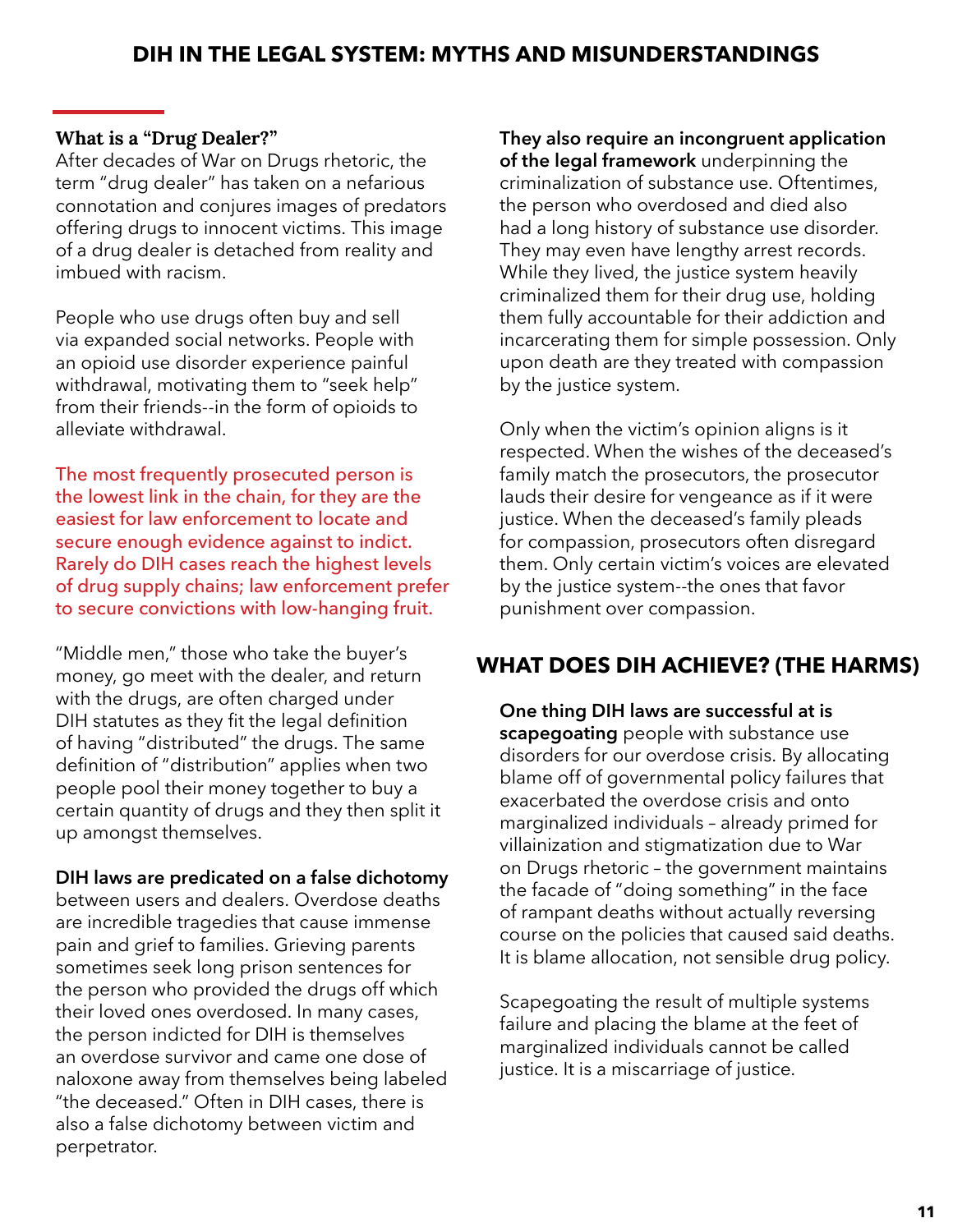<span id="page-11-0"></span>**They confuse vengeance for justice.** "I look at it in a real micro way," Pete Orput, chief prosecutor in Washington County outside Minneapolis, said about prosecuting drug induced homicide in the New York Times<sup>11</sup>. "You owe me for that dead kid."

Vengeance is not justice. While some grieving parents claim to support DIH prosecutions, their justified anger and frustration is easier to place onto one specific individual than it is the multiple systems failures that created the overdose crisis. Exacting vengeance saves no lives. If the goal is to reduce overdose, we know how to do that. It is not waiting until after someone with a substance use disorder has overdosed and died to invest money in their life.

Hundreds of people are serving thousands upon thousands of years behind bars as the result of DIH prosecutions. These laws are unjust, ineffective, and harmful.

#### **DIH prosecutions perpetuate the legacy of**

**racism.** Defendants are significantly more likely to be prosecuted under a DIH statute and face a decades-long mandatory minimum if the deceased is white and the alleged dealer is Black similar to the racial disparities found in death penalty cases.

#### **All cost and no benefit, they are an irresponsible use of taxpayer funds.**

To improve return-on-investment, the government has dozens of evidence-based interventions from which to choose. Focusing on overdose punishment instead of overdose prevention isn't only ineffective, it's hugely expensive to the American taxpayer. With an average sentence length of eight years and an average cost of imprisonment by year of \$33,274<sup>12</sup>, the government spends an average of \$266,192 on incarceration costs alone.

This money could be put to productive use on overdose prevention as opposed to blind punishment: harm reduction services, treatment, and recovery support. These services are proven to save lives. Druginduced homicide prosecutions are an absurd use of public resources during the overdose crisis.

## **STOPPING THE HARMS AND SEEKING RELIEF**

## **The Media and Public Opinion**

**For decades, the media perpetuated one particular narrative** around "drug dealers" and the American public has internalized it. In any of the daily news reports of drug-induced homicide, it is unlikely the average reader questions the "drug dealer" label affixed to the latest DIH defendant's mugshot.

It is not politically dangerous to put "drug dealers" in prison for "murdering our children with their poison." In fact, it may even win votes. It is only when people dig deeper that they begin to question the policy. Or when it affects them directly. Only upon realizing that the government's use of the term "drug dealer" has lost all meaning and is most often affixed to friends and family do people reject DIH prosecutions.

While data do not always play well with voters – voters being who elects the district attorneys who decide the indictments and the legislators that write the laws themselves – narrative storytelling often does.

**The preceding profiles are an attempt at changing public opinion** around DIH defendants to combat decades of War on Drugs toxic rhetoric. As public opinion sways in favor of evidence-based policy, prevention over punishment, and the winding down of the War on Drugs, it opens up vast opportunities for post-conviction relief and policy reform.

**ONLY UPON REALIZING THAT THE GOVERNMENT'S USE OF THE TERM "DRUG DEALER" HAS LOST ALL MEANING AND IS MOST OFTEN AFFIXED TO FRIENDS AND FAMILY 12 DO PEOPLE REJECT DIH PROSECUTIONS.**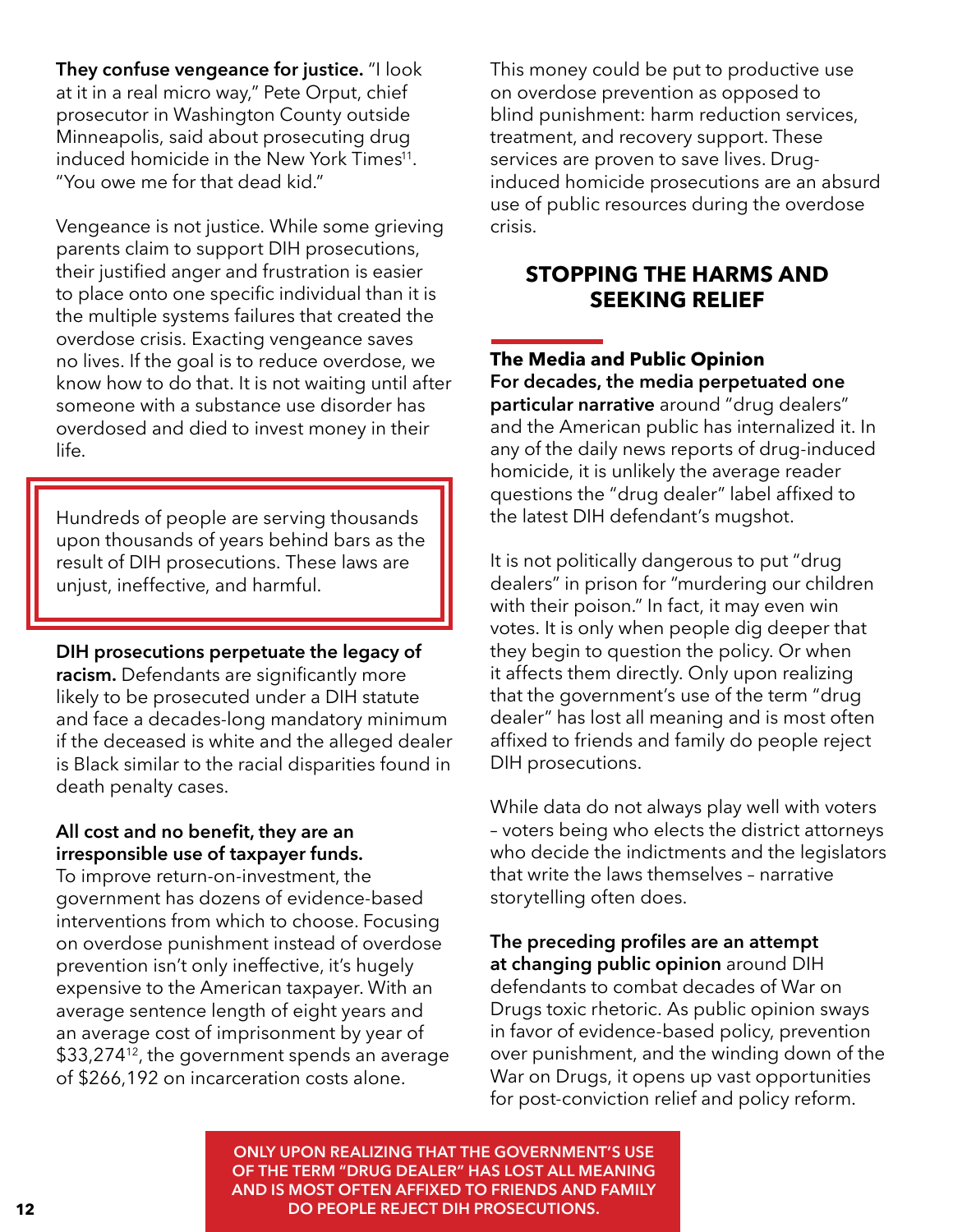## **POST-CONVICTION RELIEF**

#### <span id="page-12-0"></span>**There are hundreds more cases just like**

**these,** equally as tragic. With a rash of progressive prosecutors assuming office and a general softening of the rhetoric, postconviction relief is becoming viable. From sentence reductions to clemency, multiple routes exist depending on the jurisdiction.

As the political climate warms to postconviction relief, so does it warm to outright policy reform; abolition of DIH laws or the commitment by prosecutors to eliminate or restrict their use; a more favorable environment for clemency or reprieve from governors or state boards; and less opposition of post-conviction relief for these cases originating from district attorneys' offices.

#### **Regardless of the avenue of action, the path**

**is the same:** change the narrative around drug-induced homicide. Humanize defendants and illustrate the absurdities. The information contained in this report and the data collected to compile it could be translated into other products to accomplish this aim.

The information contained in this report and the data collected to compile it could be translated into other products to accomplish this aim.

With more accessible data and threedimensional profiles of defendants, mainstream journalism will be more apt to cover these stories in a critical light. The more material the Lab produces on DIH, the more media inquiries and potentials for media partnerships we receive.

A video explainer could help otherwise ignorant people look beyond the surface of these laws and into the tragedy that lies beneath. Other audiovisual products would be effective at evoking empathy in the audience and souring public opinion against DIH.

John Oliver, for example, has been making a series of justice-related videos and our goals may align.

*DIH cannot withstand scrutiny. To bring scrutiny, we increase awareness and elevate humanizing and three-dimensional portrayals of defendants.* 

| <b>Restrict</b> | Limit the use of DIH laws by leveraging<br>prosecutorial discretion                    |
|-----------------|----------------------------------------------------------------------------------------|
| <b>Relief</b>   | Seek post-conviction relief avenues for<br>those already convicted                     |
| Repeal          | Reform DIH laws to include a<br>mens rea component and/or<br>seek total repeal of them |

## **Our Goals**

**A mens rea requirement would virtually eliminate DIH prosecutions.** The cases described in this report as well as the

vast majority of all cases known to us lack intentionality. Minor changes to statute by adding a mens rea component would have an effect similar to that of total repeal.

#### **No matter which of the three R's we seek,**

it will be accomplished by swaying public opinion and therefore policy. Not only will it reduce human tragedy, it will have a much higher return-on-investment for tax dollar expenditures. It promotes justice. It makes economic sense.

The information contained in this report and the data collected to compile it could be translated into other products to accomplish this aim.

> **A mens rea requirement would virtually eliminate DIH prosecutions.**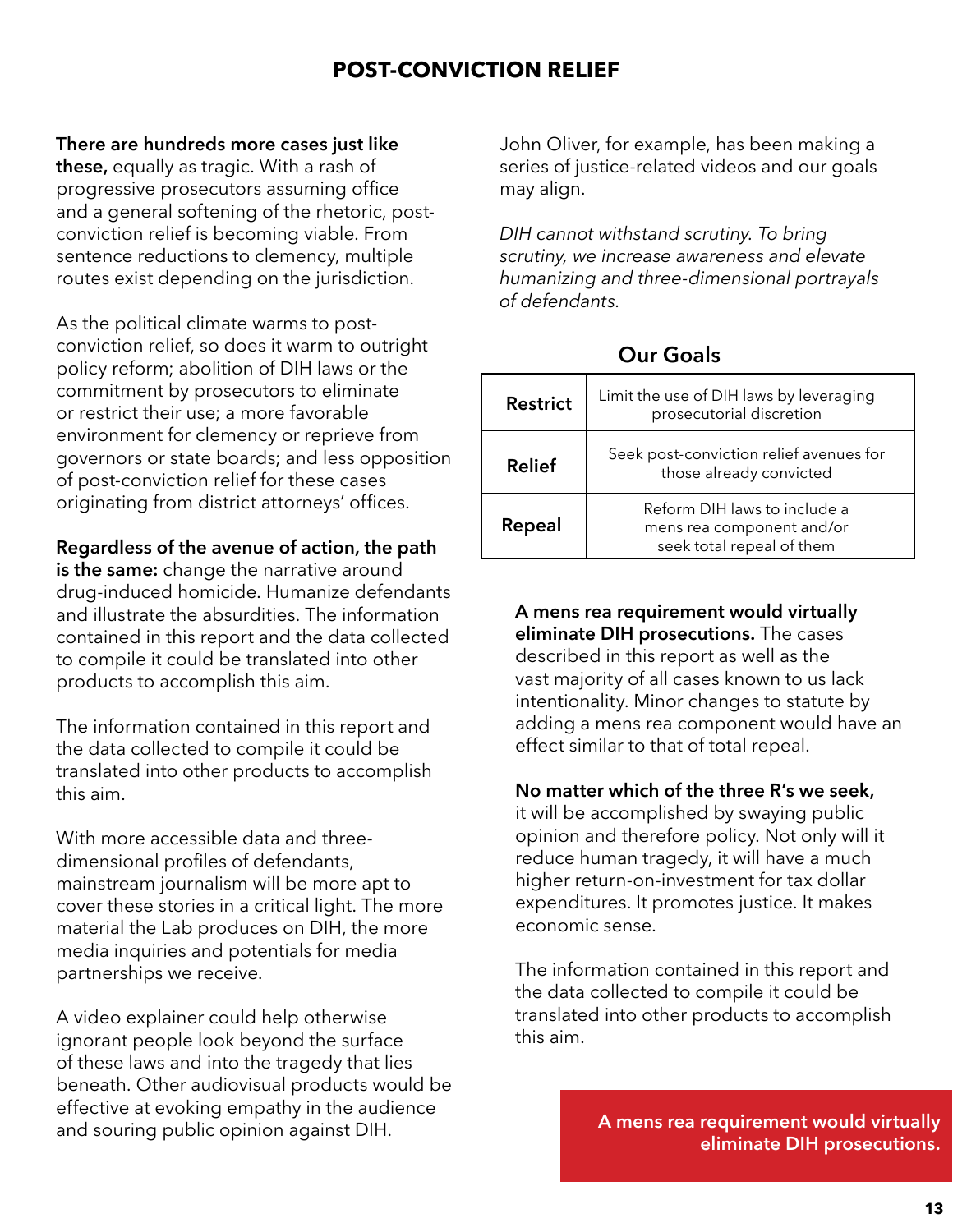<sup>1</sup> Friedman Joseph, Beletsky Leo, Schriger David L. Overdose-Related Cardiac Arrests Observed [by Emergency Medical Services During the US COVID-19 Epidemic.](https://jamanetwork.com/journals/jamapsychiatry/fullarticle/2773768) JAMA Psychiatry. DOI: 10.1001/jamapsychiatry.2020.4218

<sup>2</sup> Kung Kelly et al., Analysis of the Effect of Drug Induced Homicide Prosecution Media reports on Drug Overdose Deaths. American Statistical Association. August 2020. [https://ww2.amstat.org/](https://ww2.amstat.org/meetings/jsm/2020/onlineprogram/AbstractDetails.cfm?abstractid=312810) [meetings/jsm/2020/onlineprogram/AbstractDetails.cfm?abstractid=312810](https://ww2.amstat.org/meetings/jsm/2020/onlineprogram/AbstractDetails.cfm?abstractid=312810)

<sup>3</sup> U.S. Department of Justice, Office of Justice Programs. Five Things about Deterrence. May 2016. NCJ 247350. National Institute of Justice. Available at [https://ncjrs.gov/pdffiles1/nij/247350.](https://ncjrs.gov/pdffiles1/nij/247350.pdf.) [pdf](https://ncjrs.gov/pdffiles1/nij/247350.pdf.)

<sup>4</sup> More Imprisonment Does Not Reduce State Drug Problems." PEW. March 8, 2018. [https://www.](https://www.pewtrusts.org/en/research-and-analysis/issue-briefs/2018/03/more-imprisonment-does-not-reduce-state-drug-problems) [pewtrusts.org/en/research-and-analysis/issue-briefs/2018/03/more-imprisonment-does-not](https://www.pewtrusts.org/en/research-and-analysis/issue-briefs/2018/03/more-imprisonment-does-not-reduce-state-drug-problems)[reduce-state-drug-problems](https://www.pewtrusts.org/en/research-and-analysis/issue-briefs/2018/03/more-imprisonment-does-not-reduce-state-drug-problems)

<sup>5</sup> Drug Policy Alliance. An Overdose Death is not Murder: Why Drug-INduced Hoicide Laws are Counterproductive and Inhumane. 2017. Available at <https://drugpolicy.org/resource/DIH>

<sup>6</sup>Commonwealth v. Carrillo, 483 Mass. 269, 270 (2019) (Gants, CJ), available at [http://masscases.com/cases/sjc/483/483mass269.html.](http://masscases.com/cases/sjc/483/483mass269.html) 

<sup>7</sup>U.S. v. Semler, No. 19-2319 (3d. Cir. 6/1/2001) slip opn. at 2. Counsel of record plans to file a motion to make the decision precedential.

8 Id. at 11.

9 "Sioux Falls man sentenced to 20 years in federal prison for fentanyl overdose death." KELOLAND News. [https://www.keloland.com/news/local-news/sioux-falls-man-sentenced-to-20](https://www.keloland.com/news/local-news/sioux-falls-man-sentenced-to-20-years-in-federal-prison-for-fentanyl-overdose-death/) [years-in-federal-prison-for-fentanyl-overdose-death/](https://www.keloland.com/news/local-news/sioux-falls-man-sentenced-to-20-years-in-federal-prison-for-fentanyl-overdose-death/)

<sup>10</sup> "Husband of Overdose Victim Sentenced to up to 25 years." Huron County View. January 12, 2017. [https://huroncountyview.mihomepaper.com/articles/husband-of-overdose-victim](https://huroncountyview.mihomepaper.com/articles/husband-of-overdose-victim-sentenced-up-to-25-years)[sentenced-up-to-25-years](https://huroncountyview.mihomepaper.com/articles/husband-of-overdose-victim-sentenced-up-to-25-years)

<sup>11</sup> "They Shared Drugs. Someone Died. Does That Make Them Killers?" Rosa Goldensohn. The New York Times. May 25th, 2018.

<sup>12</sup> Prison Spending in 2015. The Vera Institute. [https://www.vera.org/publications/price-of](https://www.vera.org/publications/price-of-prisons-2015-state-spending-trends/price-of-prisons-2015-state-spending-trends/price-of-prisons-2015-state-spending-trends-prison-spending)[prisons-2015-state-spending-trends/price-of-prisons-2015-state-spending-trends/price-of](https://www.vera.org/publications/price-of-prisons-2015-state-spending-trends/price-of-prisons-2015-state-spending-trends/price-of-prisons-2015-state-spending-trends-prison-spending)[prisons-2015-state-spending-trends-prison-spending](https://www.vera.org/publications/price-of-prisons-2015-state-spending-trends/price-of-prisons-2015-state-spending-trends/price-of-prisons-2015-state-spending-trends-prison-spending)